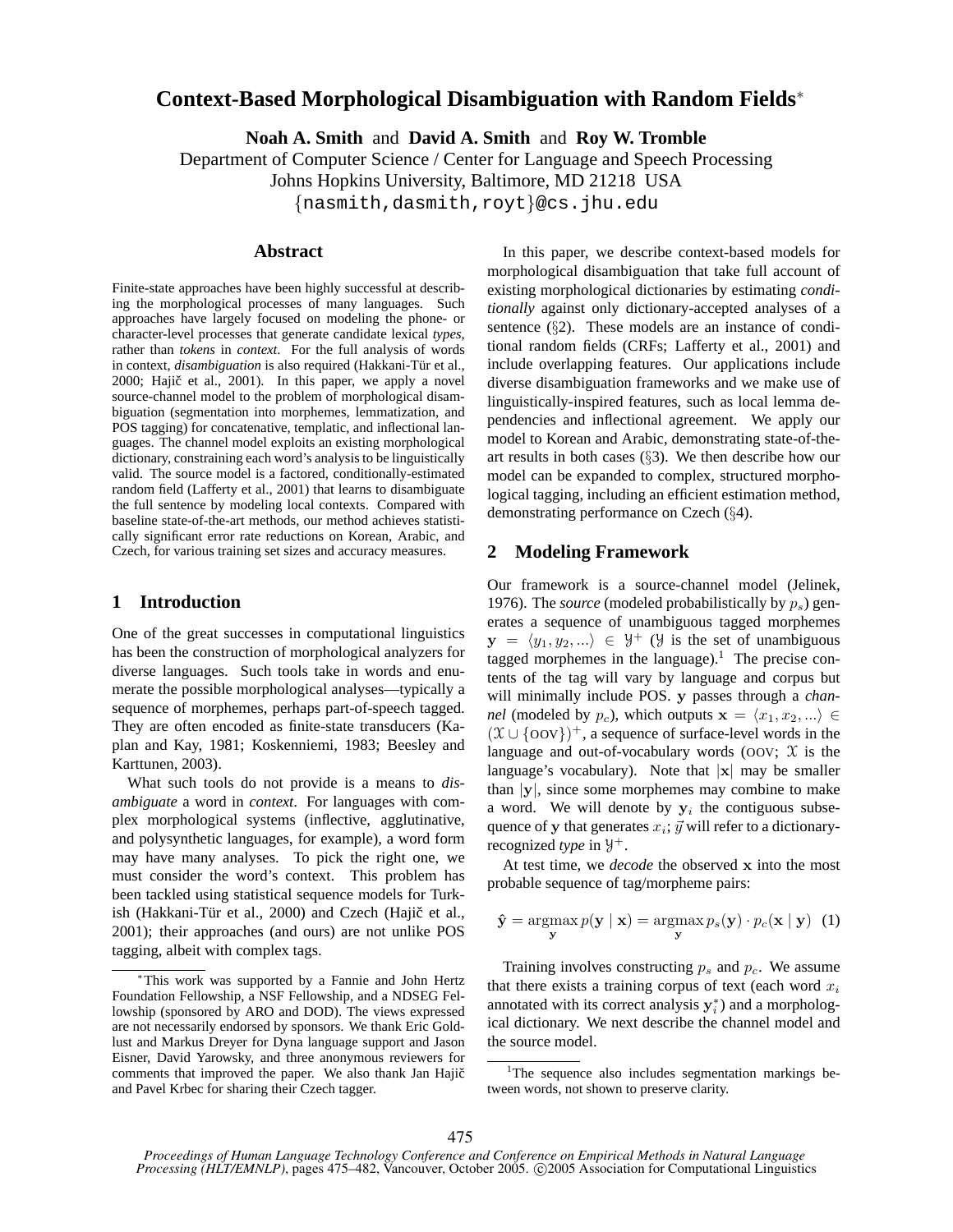

Figure 1: Lattices for example sentences in Korean (a), Arabic (b), and Czech (c). Arabic lemmas are not shown, and some Arabic and Czech arcs are unlabeled, for readability. The Arabic morphemes are shown in Buckwalter's encoding. The arcs in the correct path through each lattice are solid (incorrect arcs are dashed). Note the adjective-noun agreement in the correct path through the Czech lattice (c). The Czech lattice has no lemma-ambiguity; this is typical in Czech (see §4).

#### **2.1 Morphological dictionaries and the channel**

A great deal of research has gone into developing morphological analysis tools that enumerate valid analyses  $\vec{y} \in \mathcal{Y}^+$  for a particular word  $x \in \mathcal{X}$ . Typically these tools are unweighted and therefore do not enable token disambiguation.<sup>2</sup>

They are available for many languages. We will refer to this source of categorial lexical information as a morphological dictionary d that maps  $\mathfrak{X} \to 2^{\mathfrak{Y}^+}$ . The set  $d(x)$ is the set of analyses for word x; the set  $d(\mathbf{x})$  is the set of whole-sentence analyses for sentence  $\mathbf{x} = \langle x_1, x_2, \ldots \rangle$ .

 $d(\mathbf{x})$  can be represented as an acyclic lattice with a "sausage" shape familiar from work in speech recognition (Mangu et al., 1999). Note that for languages with bound morphemes,  $d(x)$  will consist of a set of sequences of tokens, so a given "link" in the sausage lattice may contain paths of different lengths. Fig. 1 shows sausage lattices for sentences in three languages.

In this paper, the dictionary defines the support set of the channel model. That is,  $p_c(\mathbf{x} \mid \mathbf{y}) > 0$  if and only if  $y \in d(x)$ . This is a clean way to incorporate domain knowledge into the probabilistic model; this kind of constraint has been applied in previous work at decoding time (Hakkani-Tür et al., 2000; Hajič et al., 2001). In such a model, each word is independent of its neighbors (because the dictionary ignores context).

**Estimation.** A *unigram* channel model defines

$$
p_c(\mathbf{x} \mid \mathbf{y}) \stackrel{\text{def}}{=} \prod_{i=1}^{|\mathbf{x}|} p(x_i \mid \mathbf{y}_i)
$$
 (2)

The simplest estimate of this model is to make  $p(\cdot, \cdot)$ *uniform* over  $(x, \vec{y})$  such that  $\vec{y} \in d(x)$ . Doing so and marginalizing to get  $p(x | \vec{y})$  makes the channel model encode categorial information only, leaving all learning to the source model.<sup>3</sup>

Another way to estimate this model is, of course, from data. This is troublesome, because—modulo optionality—x is expected to be *known* given  $\vec{y}$ , resulting in a huge model with mostly 1-valued probabilities. Our solution is to take a *projection*  $\pi$  of  $\vec{y}$  and let  $p(\cdot | \vec{y}) \approx p(\cdot | \pi(\vec{y}))$ . In this paper,  $\pi$  maps the analysis to its morphological tag (or tag sequence). We will refer to this as the "tag channel."

**OOV.** Morphological dictionaries typically do not have complete coverage of a language. We can augment them in two ways using the training data. If a known word  $x$ (one for which  $d(x)$  is non-empty) appears in the training dataset with an analysis not in  $d(x)$ , we add the entry to the dictionary. Unknown words (those not recognized by the dictionary) are replaced by an OOV symbol.  $d(OOV)$ is taken to be the set of all analyses for any OOV word seen in training. Rather than attempt to recover the morpheme sequence for an OOV word, in this paper we try only for the tag sequence, replacing all of an OOV's morphemes with the OOV symbol. Since OOV symbols account for less than 2% of words in our corpora, we leave

<sup>2</sup>*Probabilistic* modeling of what we call the morphological channel was first carried out by Levinger et al. (1995), who used unlabeled data to estimate  $p(\vec{y} \mid x)$  for Hebrew, with the support defined by a dictionary.

 $3$ Note that this makes the channel term in Eq. 1 a constant. Then decoding means maximizing  $p_s(\mathbf{y})$  over  $\mathbf{y} \in d(\mathbf{x})$ , equivalently maximizing  $p(y | d(x))$ .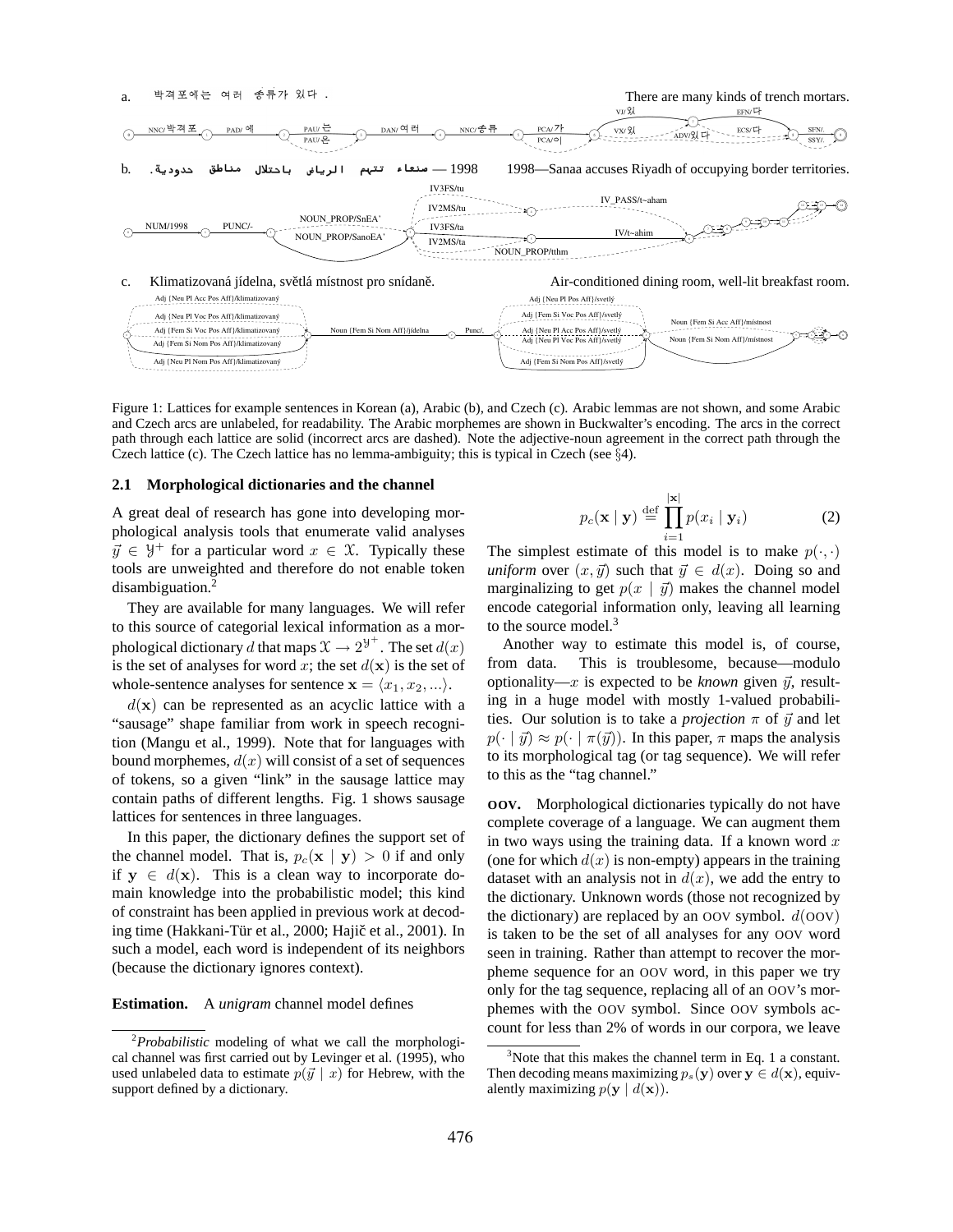more sophisticated channel models to future work.

### **2.2 The source model**

The source model  $p<sub>s</sub>$  defines a probability distribution over Y <sup>+</sup>, sequences of (tag, morpheme) pairs. Our source models can be viewed as weighted multi-tape finite-state automata, where the weights are associated with local, often overlapping features of the path through the automaton.

**Estimation.** We estimate the source *conditionally* from annotated data. That is, we maximize

$$
\sum_{(\mathbf{x}, \mathbf{y}) \in \mathcal{X}^+ \times \mathcal{Y}^+} \tilde{p}(\mathbf{x}, \mathbf{y}) \log p_s \left( \mathbf{y} \mid d(\mathbf{x}), \vec{\theta} \right) \tag{3}
$$

where  $\tilde{p}(\cdot, \cdot)$  is the empirical distribution defined by the training data and  $\vec{\theta}$  are the model parameters. In terms of Fig. 1, our learner maximizes the weight of the correct (solid) path through each lattice, at the expense of the other incorrect (dashed) paths. Note that

$$
\log p_s\left(\mathbf{y} \mid d(\mathbf{x}), \vec{\theta}\right) = \log \frac{p_s\left(\mathbf{y} \mid \vec{\theta}\right)}{\sum_{\mathbf{y}' \in d(\mathbf{x})} p_s\left(\mathbf{y}' \mid \vec{\theta}\right)}
$$
(4)

The sum in the denominator is computed using a dynamic programming algorithm (akin to the forward algorithm); it involves computing the sum of all paths through the "sausage" lattice of possible analyses for x. By doing this, we allow knowledge of the support of the *channel* model to enter into our estimation of the *source* model. It is important to note that the *estimation* of the model (the objective function used in training, Eq. 3) is distinct from the source-channel *structure* of the model (Eq. 1).

The lattice-conditional estimation approach was first used by Kudo et al. (2004) for Japanese segmentation and hierarchical POS-tagging and by Smith and Smith (2004) for Korean morphological disambiguation. The resulting model is an instance of a *conditional random field* (CRF; Lafferty et al., 2001). When training a CRF for POS tagging, IOB chunking (Sha and Pereira, 2003), or word segmentation (Peng et al., 2004), one typically structures the conditional probabilities (in the objective function) using domain knowledge: in POS tagging, the set of allowed tags for a word is used; in IOB chunking, the bigram "O I" is disallowed; and in segmentation, a lexicon is used to enumerate the possible word boundaries.<sup>4</sup>

Our approach is the same, with two modifications. First, we model the relationship between labels  $y_i$  and words  $x_i$  in a separately-estimated channel model (§2.1). Second, our labels are complex. Each word  $x_i$  is tagged with a *sequence* of one or more tagged morphemes; the tags may include multiple fields. This leads to models with more parameters. It also makes the dictionary especially important for limiting the size of the sum in the denominator, since a complex label set Y could in principle lead to a huge hypothesis space for a given sentence x. Importantly, it makes training conditions more closely match testing conditions, ruling out hypotheses a dictionary-aware decoder would never consider.

**Optimization.** The objective function (Eq. 3) is concave and known to have a unique global maximum. Because log-linear models and CRFs have been widely described elsewhere (e.g., Lafferty, 2001), we note only that we apply a standard first-order numerical optimization method (L-BFGS; Liu and Nocedal, 1989). The structure, features, and regularization of our models will be described in §3 and §4.

**Prior work (morphological source models).** Hakkani-Tür et al. (2000) described a system for Turkish that was essentially a source model; Hajič et al. (2001) described an HMM-based system for Czech that could be viewed as a combined source and channel. Both used dictionaries and estimated their (generative) models using maximum likelihood (with smoothing). $5$  Given enough data, a ML-estimated model will learn to recognize a good path y, but it may not learn to discriminate a good y from wrong alternatives *per se*. The generative framework is limiting as well, disallowing the straightforward inclusion of arbitrary overlapping features. We present a competitive Czech model in §4.

# **3 Concatenative Models**

The beauty of log-linear models is that estimation is straightforward given *any* features, even ones that are not orthogonal (i.e., "overlap"). This permits focusing on feature (or feature template) selection without worries about the mathematics of training.

We consider two languages modeled by concatenative processes with surface changes at morpheme boundaries: Korean and Arabic.

Our model includes features for tag  $n$ -grams, morpheme  $n$ -grams, and pairs of the two (possibly of different lengths and offsets). Fig. 2 illustrates TM3, our base model. TM3 includes feature templates for some tuples of three or fewer elements, plus begin and end templates.

<sup>4</sup>This refinement is in the same vein as the move from *maximum likelihood* estimation to *conditional* estimation. MLE would make the sum in the denominator of Eq. 4  $\mathcal{Y}^+$ , which for log-linear models is often intractable to compute (and for sequence models may not converge). Conditional estimation limits the sum to the subset of  $y^+$  that is consistent with x, and our variant further stipulates consistency with the dictionary entries for x.

 ${}^{5}$ Hajič et al. also included a rule-based system for pruning hypotheses, which gave slight performance gains.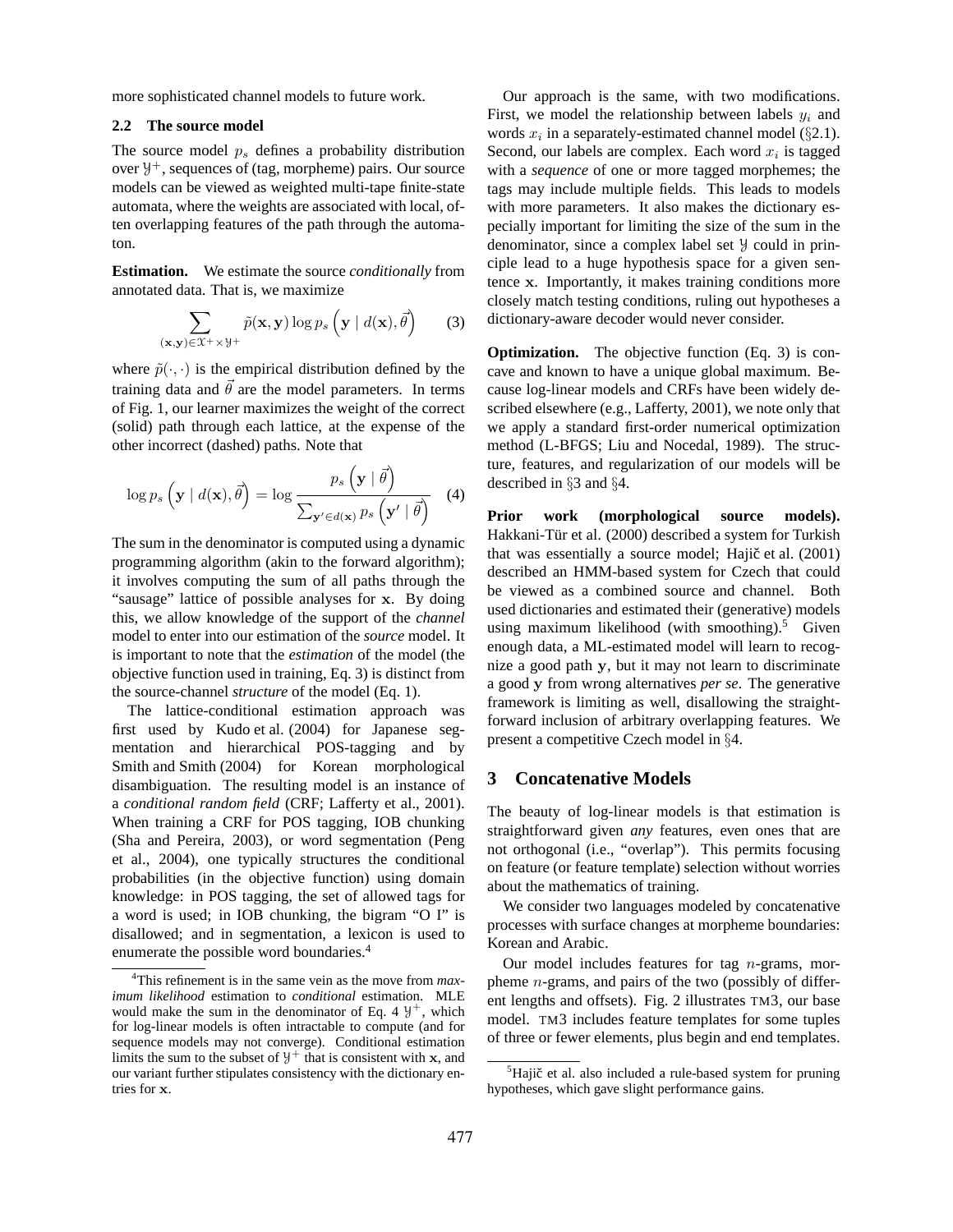

Figure 2: The base two-level trigram source model, TM3. Each polygon corresponds to a feature template. This is a two level, second-order Markov model (weighted finite-state machine) parameterized with overlapping features. Note that only some features are labeled in the diagram.

A variant, TM3H, includes all of the same templates, plus a similar set of templates that look only at *head* morphemes. For instance, a feature fires for each trigram of heads, even though there are (bound) morphemes between them. This increases the domain of locality for semantic content-bearing morphemes. This model requires slight changes to the dynamic programming algorithms for inference and training (the previous two heads must be remembered at each state).

Every instantiation of the templates seen in *any* lattice  $d(\mathbf{x})$  built from training data is included in the model, not just those seen in correct analyses y<sup>\*</sup>.<sup>6</sup>

#### **3.1 Experimental design**

In all of our experiments, we vary the training set size and the amount of smoothing, which is enforced by a diagonal Gaussian prior ( $L_2$  regularizer) with variance  $\sigma^2$ . The  $\sigma^2 = \infty$  case is equivalent to not smoothing. We compare performance to the expected performance of a randomized baseline that picks for each word token  $x$  and analysis from  $d(x)$ ; this gives a measure of the amount of ambiguity and is denoted "channel only." Performance of unigram, bigram, and trigram HMMs estimated using maximum likelihood (barely smoothed, using add- $10^{-14}$ ) is also reported. (The unigram HMM simply picks the most likely  $\vec{y}$  for each x, based on training data and is so marked.)

In the experiments in this section, we report three performance measures. *Tagging* accuracy is the fraction of words whose tag sequence was correctly identified in entirety; *morpheme* accuracy is defined analogously.

*Lemma* accuracy is the fraction of words whose lemma was correctly identified.

#### **3.2 Korean experiments**

We applied TM3 and TM3H to Korean. The dataset is the Korean Treebank (Han et al., 2002), with up to 90% used for training and 10% (5K words) for test. The morphological dictionary is klex (Han, 2004). There are 27 POS tags in the tag set; the corpus contains 10K word types and 3,272 morpheme types. There are 1.7 morphemes per word token on average ( $\sigma = 0.75$ ). A Korean word generally consists of a head morpheme with a series of enclitic suffixes. In training the head-augmented model TM3H, we assume the first morpheme of every word is the head and lemma.

Results are shown in Tab. 1. TM3H achieved very slight gains over TM3, and the tag channel model was helpful only with the smaller training set. The oracle (last line of Tab. 1) demonstrates that the coverage of the dictionary remains an obstacle, particularly for recovering morphemes. Another limitation is the small amount of training data, which may be masking differences among estimation conditions. We report the performance of TM3H with "factored" estimation. This will be discussed in detail in §4; it means that a model containing *only* the head features was trained on its own, then combined with the independently trained TM3 model at test time. Factored training was slightly faster and did not affect performance at all; accuracy scores were identical with unfactored training.

**Prior work (Korean).** Similar results were presented by Smith and Smith (2004), using a similar estimation strategy with a model that included far more feature templates. TM3 has about a third as many parameters and TM3H about half; performance is roughly the same (numbers omitted for space). Korean disambiguation results were also reported by Cha et al. (1998), who applied a deterministic morpheme pattern dictionary to segment words, then used a bigram HMM tagger. They also applied transformation-based learning to fix common errors. Due to differences in tag set and data, we cannot compare to that model; a bigram baseline is included.

### **3.3 Arabic experiments**

We applied TM3 and TM3H to Arabic. The dataset is the Arabic Treebank (Maamouri et al., 2003), with up to 90% used for training and 10% (13K words) for test. The morphological dictionary is Buckwalter's analyzer (version 2), made available by the LDC (Buckwalter,  $2004$ ).<sup>7</sup> This analyzer has total coverage of the corpus; there are no

 ${}^{6}$ If we used only features observed to occur in  $y^*$ , we would not be able to learn negative weights for *unlikely* bits of structure seen in the lattice  $d(\mathbf{x})$  but not in  $\mathbf{y}^*$ .

 $7$ Arabic morphological processing was also addressed by Kiraz (2000), who gives a detailed review of symbolic work in that area, and by Darwish (2002).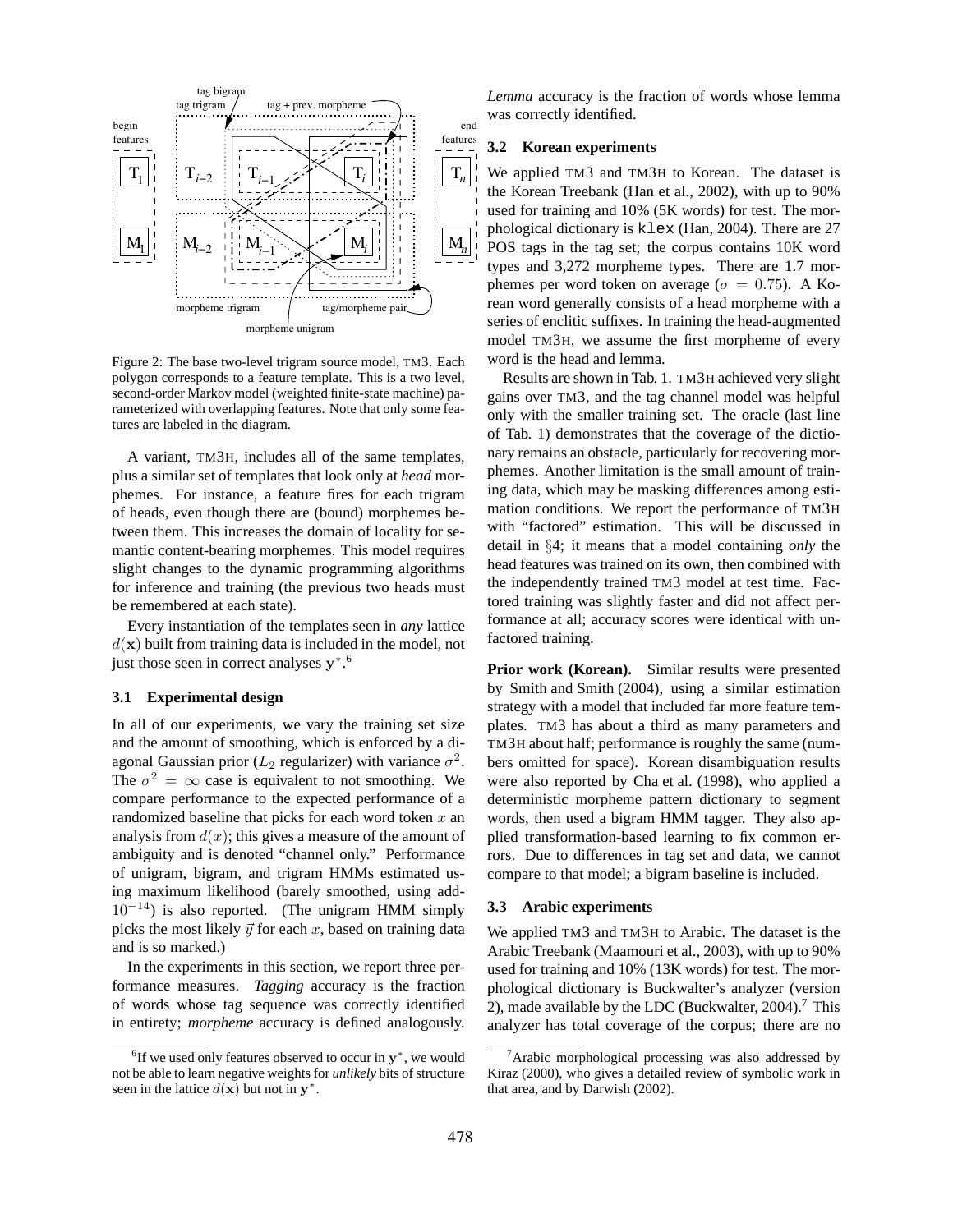|                                          |                       |             | Korean   |      |           |      |           | Arabic      |             |       |          |          |       |       |          |       |                            |
|------------------------------------------|-----------------------|-------------|----------|------|-----------|------|-----------|-------------|-------------|-------|----------|----------|-------|-------|----------|-------|----------------------------|
|                                          |                       | POS tagging |          |      | morpheme  |      | lemma     |             | POS tagging |       | morpheme |          |       | lemma |          |       |                            |
|                                          |                       |             | accuracy |      | accuracy  |      | accuracy  |             | accuracy    |       |          | accuracy |       |       | accuracy |       |                            |
|                                          |                       | $\sigma^2$  | 32K      | 49K  | 32K 49K   |      |           | 32K 49K     | 38K         | 76K   | 114K     | 38K      | 76K   | 114K  | 38K      | 76K   | 114K                       |
|                                          | most likely $\vec{y}$ |             | 86.0     | 86.9 | 87.5      | 88.8 | 95.3 95.7 |             | 84.5        | 87.0  | 88.3     | 83.2     | 86.2  | 87.0  | 37.9     | 39.8  | 40.9                       |
|                                          | channel only          |             | 62.6     | 62.6 | 70.3      | 70.8 | 86.4      | 86.4        | 43.7        | 43.7  | 43.7     | 41.2     | 41.2  | 41.2  | 27.2     | 27.2  | 27.2                       |
| $\overline{c}$                           | bigram HMM            |             | 90.7     | 91.2 | 83.2      | 86.1 | 96.9      | 97.2        | 90.3        | 92.0  | 92.8     | 89.2     | 91.4  | 91.6  | $85.7*$  |       | 87.8* 87.9*                |
| chann                                    | trigram HMM           |             | 91.5     | 91.8 | 83.3      | 86.0 | 97.0      | 97.2        | 89.8        | 92.0  | 93.0     | 88.5     | 91.3  | 91.3  |          |       | $85.2^*$ 87.8 $87.7^*$     |
|                                          | TM <sub>3</sub>       | $\infty$    | 90.7     | 91.3 | 89.3      | 90.5 | 97.1      | 97.4        | 94.6        | 95.4  | 95.9     | 93.4     | 94.3  | 94.9  | $89.7*$  |       | $90.5^*$ 90.7*             |
|                                          |                       | 10          | 91.2     | 91.7 | 89.4 90.6 |      |           | 97.1 97.6   | 95.3        | 95.7  | 96.1     | 93.9     | 94.5  | 95.0  |          |       | $90.2^*$ $90.6^*$ $91.1^*$ |
| uniform                                  |                       |             | 91.5     | 92.2 | 89.4      | 90.6 | 97.1      | 97.5        | 95.2        | 95.7  | 96.0     | 93.9     | 94.5  | 94.7  | $90.0*$  |       | $90.7^*$ 91.0 <sup>*</sup> |
|                                          | TM3H                  | $\infty$    | 91.1     | 91.1 | 89.3 90.4 |      |           | 97.2 97.5   | 95.0        | 95.7  | 96.0     | 94.0     | 94.8  | 95.3  | 93.3     | 93.9  | 94.2                       |
|                                          | (factored)            | 10          | 91.3     | 91.9 | 89.5      | 90.6 |           | 97.3 97.6   | 95.3        | 95.7  | 96.1     | 94.2     | 94.7  | 95.4  | 93.4     | 93.6  | 94.4                       |
|                                          |                       |             | 91.4     | 92.2 | 89.5      | 90.7 |           | 97.3 97.6   | 95.4        | 95.8  | 96.1     | 94.4     | 94.8  | 95.1  | 93.3     | 93.8  | 94.2                       |
|                                          | channel only          |             | 51.4     | 51.3 | 60.6      | 60.4 |           | 81.2 81.7   | 41.4        | 40.6  | 40.1     | 39.9     | 39.1  | 38.6  | $26.7*$  |       | $26.5^*$ 26.4*             |
|                                          | bigram HMM            |             | 91.2     | 90.9 | 88.9      | 90.1 | 97.0      | 97.3        | 91.0        | 92.3  | 93.4     | 89.7     | 91.5  | 91.9  | $88.1*$  |       | $89.9*90.0*$               |
| ಕ<br>channe<br><b>b</b><br>$\mathfrak a$ | trigram HMM           |             | 91.6     | 91.9 | 88.9      | 90.2 | 97.1      | 97.4        | 91.1        | 92.9  | 93.7     | 89.6     | 92.2  | 92.0  | $88.1*$  |       | $90.6^*$ 90.4*             |
|                                          | $\overline{T}M3$      | $\infty$    | 90.8     | 91.0 | 89.5      | 90.5 | 97.4      | 97.5        | 95.1        | 95.7  | 96.0     | 93.8     | 94.6  | 95.0  | $92.2*$  |       | $93.1^*$ $93.2^*$          |
|                                          |                       | 10          | 90.6     | 91.1 | 89.5      | 90.7 |           | 97.2 97.6   | 95.2        | 95.6  | 96.0     | 93.9     | 94.7  | 95.0  | $92.4*$  |       | $93.2^*$ $93.5^*$          |
|                                          |                       |             | 90.1     | 90.9 | 89.5      | 90.7 | 97.1      | 97.6        | 94.9        | 95.5  | 95.8     | 93.8     | 94.5  | 94.8  | $92.2*$  |       | $93.0^*$ $93.1^*$          |
|                                          | TM3H                  | $\infty$    | 91.0     | 91.0 | 89.4      | 90.5 |           | $97.2$ 97.6 | 95.1        | 95.8  | 96.0     | 94.0     | 95.1  | 95.4  | 93.3     | 94.3  | 94.4                       |
|                                          | (factored)            | 10          | 90.4     | 91.2 | 89.6      | 90.7 | 97.4      | 97.6        | 95.2        | 95.7  | 96.0     | 94.1     | 94.8  | 95.4  | 93.3     | 94.0  | 94.6                       |
|                                          |                       |             | 90.1     | 91.0 | 89.5      | 90.7 | 97.3      | 97.6        | 95.1        | 95.5  | 95.9     | 94.1     | 94.9  | 95.1  | 93.3     | 94.0  | 94.4                       |
| oracle given $d(\mathbf{x})$             |                       |             | 95.3     | 95.7 | 90.2      | 91.2 | 98.1      | 98.3        | 100.0       | 100.0 | 100.0    | 100.0    | 100.0 | 100.0 | 100.0    | 100.0 | 100.0                      |

Table 1: Korean (left, 5K test-set) and Arabic (right, 13K test-set) disambiguation. A word is marked correct only if its entire tag (or morpheme) sequence (or lemma) was correctly identified. Morpheme and lemma accuracy do not include OOV words. The oracle is an upper bound on accuracy given the morphological dictionary. \*These models do not explicitly predict lemmas; the lemma is chosen arbitrarily from those that match the hypothesized tag/morpheme sequence for each word. **Bold** scores indicate a significant improvement over the trigram HMM (binomial sign test,  $p < 0.05$ ).

OOV words. There are 139 distinct POS tags; these contain some inflectional information which we treat atomically. For speed, TM3H was trained in two separate pieces: TM3 and the lemma features added by TM3H.

Arabic has a templatic morphology in which consonantal roots are transformed into surface words by the insertion of vowels and ancillary consonants. Our system does not model this process except through the use of Buckwalter's dictionary to define the set of analyses for each word (cf., Daya et al., 2004, who modeled interdigitation in Hebrew). We treat the analysis of an Arabic word as a sequence  $\vec{y}$  of pairs of morphemes and POS tags, plus a lemma. The lemma, given in the dictionary, provides further disambiguation beyond the head morpheme. The lemma is a standalone dictionary headword and not merely the consonantal root, as in some other work. The "heads" modeled by TM3H correspond to these lemmas. There are 20K word types, and 34K morpheme types. There are 1.7 morphemes per word token on average ( $\sigma = 0.77$ ).

Results are shown in Tab. 1. Across tasks and training set sizes, our models reduce error rates by more than 36% compared to the trigram HMM source with tag channel. The TM3H model and the tag channel offer slight gains over the base TM3 model (especially on lemmatization), though the tag channel offers no help in POS tagging.

Prior work (Arabic). Both Diab et al. (2004) and Habash and Rambow (2005) use support-vector machines with local features; the former for tokenization, POS tagging, and base phrase chunking; the latter for full morphological disambiguation. Diab et al. report results for a coarsened 24-tag set, while we use the full 139 tags from the Arabic Treebank, so the systems are not directly comparable. Habash and Rambow present even better results on the same POS tag set. Our full disambiguation results appear to be competitive with theirs. Khoja (2001) and Freeman (2001) describe Arabic POS taggers and many of the issues involved in developing them, but because tagged corpora did not yet exist, there are no comparable quantitative results.

### **4 Czech: Model and Experiments**

Inflective languages like Czech present a new set of challenges. Our treatment of Czech is not concatenative; following prior work, the analysis for each word  $x$  is a single tag/lemma pair  $y$ . Inflectional affixes in the surface form are represented as features in the tag. While lemmatization of Czech is not hard (there is little ambiguity), tagging is quite difficult, because morphological tags are highly complex. Our tag set is the Prague Dependency Treebank (PDT; Hajič, 1998) set, which consists of fifteen-field tags that indicate POS as well as inflectional information (case, number, gender, etc.). There are over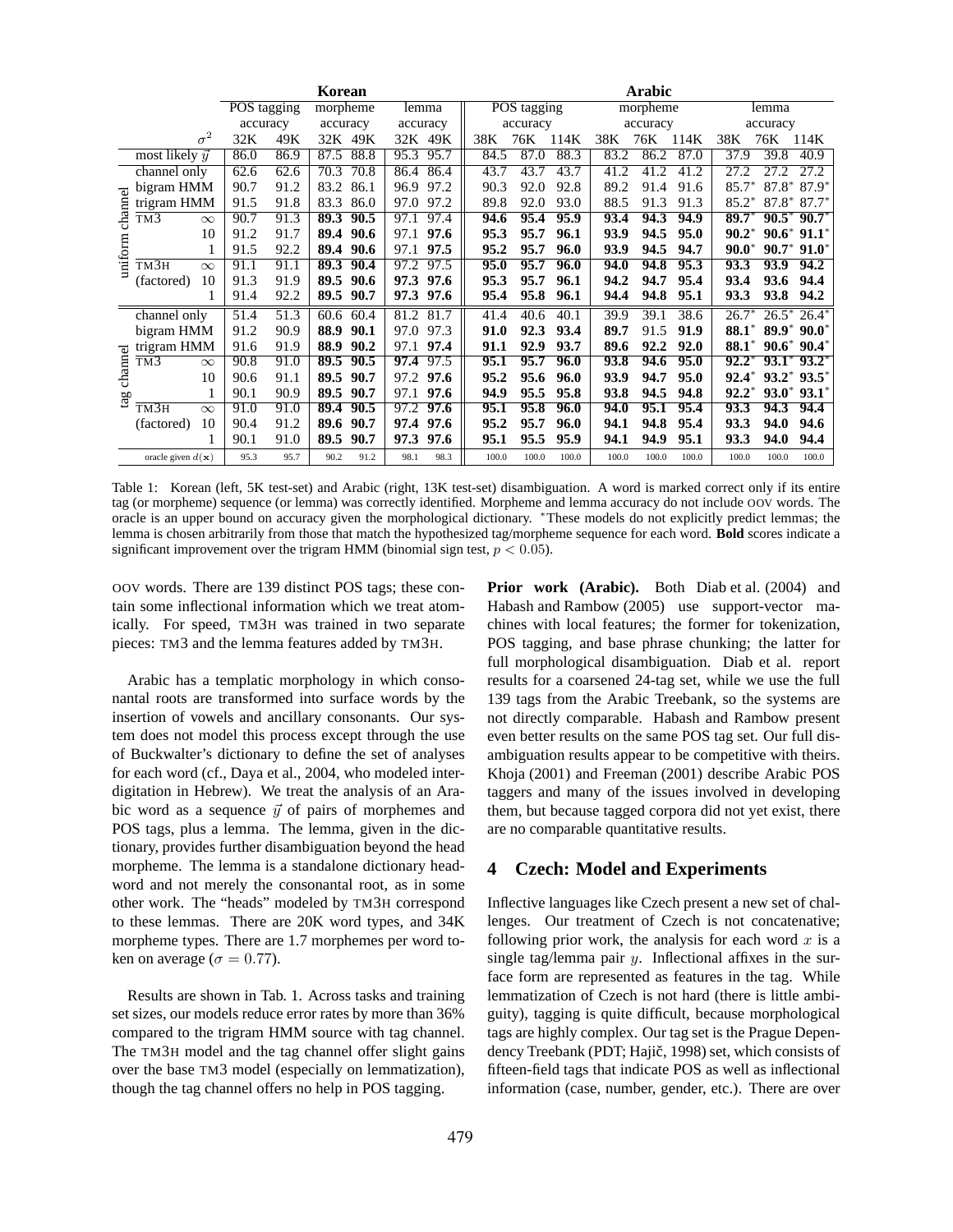

Figure 3: The Czech model, shown as an undirected graphical model. The structure of the full model is on the left; factored components for estimation are shown on the right. Each of these five models contains a subset of the TM3 features. The full model is only used to decode. The factored models make training faster and are used for pruning.

#### 1,400 distinct tag types in the PDT.

Czech has been treated probabilistically before, perhaps most successfully by Hajič et al. (2001).<sup>8</sup> In contrast, we estimate conditionally (rather than by maximum likelihood for a generative HMM) and separate the training of the source and the channel. We also introduce a novel *factored* treatment of the morphological tags.

### **4.1 Factored tags and estimation**

Because Czech morphological tags are not monolithic, the choice among them can be treated as several more or less orthogonal decisions. The case feature of one word, for example, is expected to be conditionally independent of the next word's gender, given the next word's case. Constraints in the language are expected to cause features like case, number, and gender to agree locally (on words that have such features) and somewhat independently of each other. Coarser POS tagging may be treated as another, roughly independent stream.

Log-linear models and the use of a morphological dictionary make this kind of tag factoring possible. Our approach is to separately train five log-linear models. Each model is itself an instance of some of the templates from TM3, modeling a projection of the full analysis. The model and its factored components are illustrated in Fig. 3.

**POS model.** The full tag is replaced by the POS tag (the first two fields); there are 60 POS tags. The TM3 feature templates are included twice: once for the full tag and once for a coarser tag (the first PDT field, for which there are 12 possible values). $9$ 

**Gender, number, and case models.** The full tag is replaced by the gender (or case or number) field. This model includes bigrams and trigrams as well as fieldmorpheme unigram features. These models are intended to learn to predict local agreement.

**Tag-lemma model.** This model contains unigram features of full PDT tags, both alone and with lemmas. It is intended to learn to penalize morphological tags that are rare, or that are rare with a particular lemma. In our formulation, this is *not* a channel model, because it ignores the surface word forms.

Each model is estimated independently of the others. The lattice  $d(\mathbf{x})$  against which the conditional probabilities are estimated contains the relevant *projection* of the full morphological tags (with lemmas). To decode, we run a Viterbi-like algorithm that uses the union of all models' features to pick the best analysis (full morphological tags and lemmas) allowed by the dictionary.

There are two important advantages of factored training. First, each model is faster to train alone than a model with all features merged; in fact, training the fully merged model takes far too long to be practical. Second, factored models can be held out at test time to measure their effect on the system, without retraining.

Prior work (factored training). Separately training different models that predict the same variables (e.g., x and y) then combining them for consensus-based inference (either through a mixture or a product of probabilities) is an old idea (Genest and Zidek, 1986). Recent work in learning weights for the component "expert" models has turned to *cooperative* techniques (Hinton, 1999). Decoding that finds  $y$  (given  $x$ ) to maximize some weighted average of log-probabilities is known as a *logarithmic opinion pool* (LOP). LOPs were applied to CRFs (for named entity recognition and tagging) by Smith et al. (2005), with an eye toward regularization. Their experts (each a CRF) contained overlapping feature sets, and the combined model achieved much the same effect as training a single model with smoothing. Note that our models, unlike theirs, *partition* the feature space; there is only one CRF, but some parameters are ignored when estimating other parameters. We have not estimated log-domain mixing coefficients—we weight all models' contributions equally. Sutton and McCallum (2005) have applied factored estimation to CRFs, motivated (like us) by speed; they also describe how factored estimation

<sup>&</sup>lt;sup>8</sup>Czech morphological processing was studied by Petkevič (2001), Hlavácová (2001) (who focuses on handling OOV words), and Mráková and Sedlacek (2003) (who use partial parsing to reduce the set of possible analyses), *inter alia*.

<sup>9</sup>Lemma-trigram and fine POS-unigram/lemma-bigram features were eliminated to limit model size.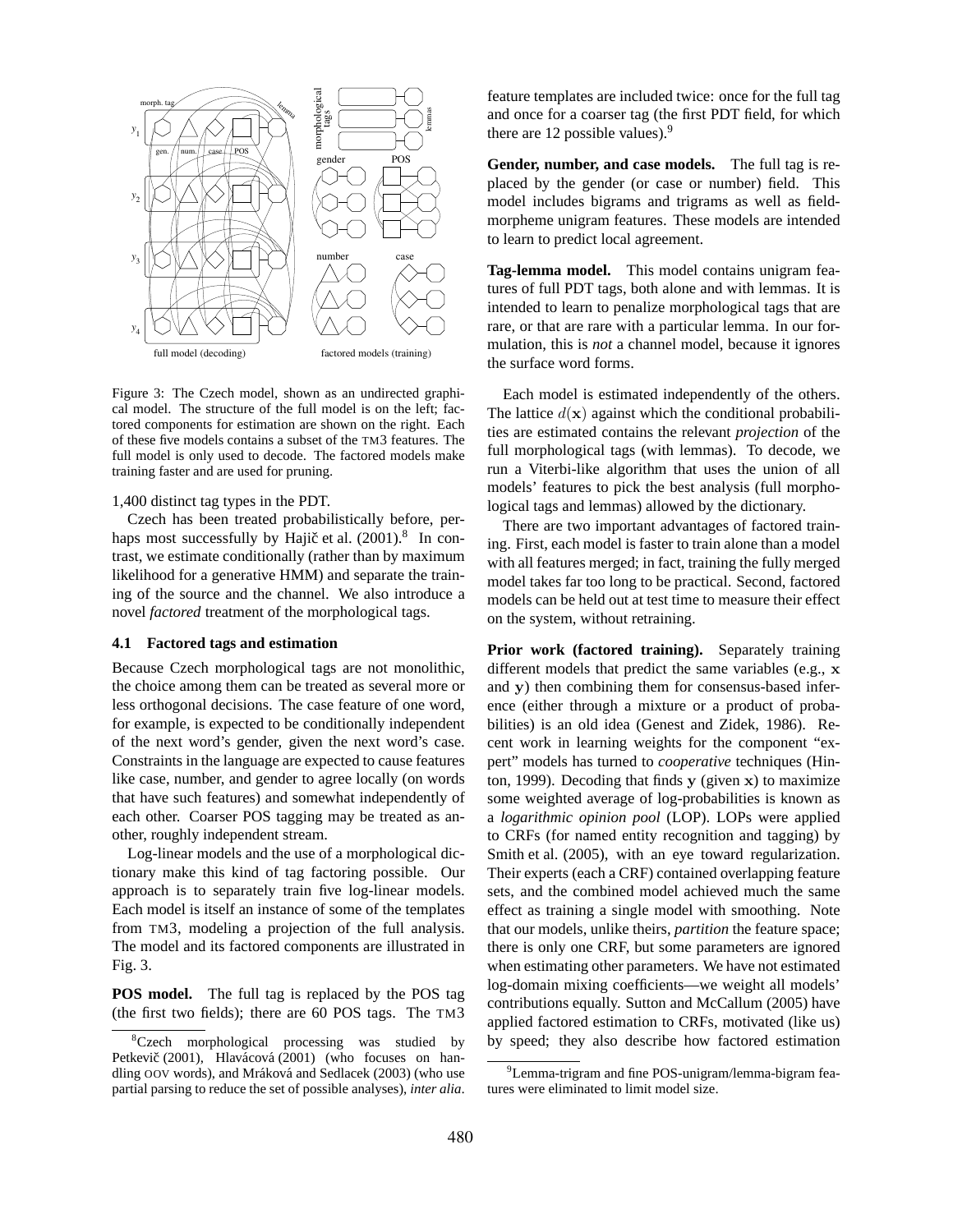|                              | full morph.       | lemma            | POS              | <b>OOV POS</b>   |  |  |
|------------------------------|-------------------|------------------|------------------|------------------|--|--|
|                              | accuracy          | accuracy         | accuracy         | accuracy         |  |  |
| $\sigma^2$                   | 768K              | 376K             | 376K             | 376K             |  |  |
|                              | 376K              | 768K             | 768K             | 768K             |  |  |
| channel only                 | $\overline{60.3}$ | 84.2             | 87.2             | 17.8             |  |  |
|                              | 61.4              | 85.1             | 88.5             | 16.4             |  |  |
| most likely $\vec{y}$        | 80.8              | 98.1             | 97.8             | 52.0             |  |  |
|                              | 80.0              | 98.1             | 97.9             | 52.0             |  |  |
| Hajič et al. HMM             | 88.8              | 97.9             | 95.8             | 52.0             |  |  |
|                              | 89.2              | 97.9             | 95.8             | 52.0             |  |  |
| + OOV model                  | 90.8              | 97.9             | 96.6             | 92.9             |  |  |
|                              | 90.5              | 97.9             | 96.7             | 93.0             |  |  |
| full                         | 88.5              | 98.5             | 98.3             | 60.2             |  |  |
| $\infty$                     | 88.1              | 98.3             | 98.3             | 61.8             |  |  |
| oracle given pruning         | 99.3              | 99.6             | 99.7             | 90.3             |  |  |
|                              | 98.6              | 99.5             | 99.1             | 60.2             |  |  |
| 10                           | 88.5              | 98.4             | 98.3             | 61.8             |  |  |
|                              | 88.4              | 98.4             | 98.2             | 59.4             |  |  |
| oracle given pruning         | 99.3              | 99.5             | 99.7             | 93.4             |  |  |
|                              | 99.3              | 99.6             | 99.8             | 90.6             |  |  |
| 1                            | 88.6              | 98.4             | 98.2             | 60.0             |  |  |
|                              | 88.6              | 98.4             | 98.1             | 56.7             |  |  |
| oracle given pruning         | 99.3              | 99.6             | 99.8             | 94.0             |  |  |
|                              | 99.3              | 99.5             | 99.8             | 95.0             |  |  |
| $-$ POS                      | 88.0 <sup>†</sup> | $98.2^{\dagger}$ | $97.9^{\dagger}$ | $51.7^{\dagger}$ |  |  |
| $\infty$                     | 87.9              | 98.2             | 98.0             | 55.7             |  |  |
| 10                           | $88.3^{\dagger}$  | $98.3^{\dagger}$ | $97.9^{\dagger}$ | $51.6^{\dagger}$ |  |  |
|                              | 88.1              | 98.2             | 98.0             | 55.4             |  |  |
| 1                            | $88.5^{\dagger}$  | $98.2^{\dagger}$ | $97.9^{\dagger}$ | $51.9^{\dagger}$ |  |  |
|                              | 88.4              | 98.2             | 98.0             | 55.0             |  |  |
| $-$ tag-lemma                | 88.3              | 98.6             | 98.3             | 59.7             |  |  |
| $\infty$                     | 87.8              | 98.3             | 98.3             | 60.2             |  |  |
| 10                           | 88.1              | 98.4             | 98.3             | 59.1             |  |  |
|                              | 88.0              | 98.5             | 98.2             | 59.1             |  |  |
| 1                            | 88.1              | 98.4             | 98.2             | 59.0             |  |  |
|                              | 88.0              | 98.4             | 98.1             | 58.1             |  |  |
| POS only                     | $65.6*$           | 98.3             | 98.4             | 63.7             |  |  |
| $\infty$                     | $65.5*$           | 98.6             | 98.3             | 60.2             |  |  |
| 10                           | $65.7*$           | 98.5             | 98.5             | 65.2             |  |  |
|                              | $65.5*$           | 98.6             | 98.5             | 66.4             |  |  |
| 1                            | $65.5*$           | 98.6             | 98.6             | 67.2             |  |  |
|                              | $65.7*$           | 98.7             | 98.6             | 67.2             |  |  |
| POS &                        | 81.2              | 98.3             | 98.3             | 60.2             |  |  |
| $\infty$                     | 82.3              | 98.6             | 98.4             | 63.9             |  |  |
| tag-lemma <sup>†</sup>       | 82.3              | 98.5             | 98.4             | 65.8             |  |  |
| 10                           | 81.9              | 98.6             | 98.5             | 67.2             |  |  |
| 1                            | 82.3              | 98.4             | 98.5             | 67.8             |  |  |
|                              | 82.0              | 98.5             | 98.4             | 66.3             |  |  |
| oracle given $d(\mathbf{x})$ | 99.8              | 99.5             | 99.9             | 100.0            |  |  |
|                              | 99.8              | 99.6             | 99.9             | 100.0            |  |  |

Table 2: Czech disambiguation: test-set (109K words) accuracy. A word is marked correct only if its entire morphological tag (or morpheme or POS tag) was correctly identified. Note that the full tag is a complex, 15-field morphological label, while "POS" is a projection down to a tagset of size 60. Lemma accuracy does not include OOV words. <sup>∗</sup>The POS-only model selects only POS, not full tags; these measures are expected performance if the full tag is selected randomly from those in the dictionary that match the selected POS. †Required more aggressive pruning. **Bold** scores were significantly better than the HMM of Hajič et al. (binomial sign test,  $p < 0.05$ ). Our models were slightly but significantly worse on full tagging, but showed significant improvements on recovering POS tags and lemmas.

maximizes a lower bound on the unfactored objective. Smith and Smith (2004) applied factored estimation to a bilingual weighted grammar, driven by data limitations.

### **4.2 Experiments**

Our corpus is the PDT (Hajič, 1998), with up to  $60\%$  used for training and  $10\%$  (109K words) used for test.<sup>10</sup> The morphological dictionary is the one packaged with the PDT; it covers about 98% of the tokens in the corpus. The remaining 2% have (unsurprisingly) a diverse set of 300– 400 distinct tags, depending on the training set size.<sup>11</sup>

Results are shown in Tab. 2. We compare to the HMM of (Hajič et al., 2001) *without* its OOV component.<sup>12</sup> We report morphological tagging accuracy on words; we also report lemma accuracy (on non-OOV words), POS accuracy on all words, and POS accuracy on OOV words. The channel model (not shown) tended to have a small, harmful effect on performance.

Without any explicit OOV treatment, our POS-only component model significantly reduces lemma and POS errors compared to Hajič et al.'s model. On recovering *full* morphological tags, our *full* model is close in performance to Hajič et al., but still significantly worse. It is likely that for many tasks, these performance gains are more helpful than the loss on full tagging is harmful.

Why doesn't our full model perform as well as Hajič et al.'s model? An error analysis reveals that our full model (768K,  $\sigma^2 = 1$ ), compared to the HMM (768K) had 91% as many number errors but 0.1% more gender and 31% more case errors. Taking out those three models ("POS & tag-lemma" in Fig. 2) is helpful on all measures except full tagging accuracy, due in part to substantially increased errors on gender (87% increase), case (54%), and number (35%). The net effect of these components, then, is helpful, but not quite helpful enough to match a well-smoothed HMM on complex tagging. We compared the models on the training set and found the same pattern, demonstrating that this is not merely a matter of over-fitting.

# **5 Future Work**

Two clear ways to improve our models present themselves. The first is better OOV handling, perhaps through an improved channel model. Possibilities include learning weights to go inside the FST-encoded dictionaries and

<sup>10</sup>We used less than the full corpus to keep training time down; note that the training sets are nonetheless substantially larger than in the Korean and Arabic experiments.

<sup>&</sup>lt;sup>11</sup>During training, these project down to manageable numbers of hypotheses in the factored models. At test-time, however, Viterbi search is quite difficult when OOV symbols occur consecutively. To handle this, we prune OOV arcs from the lattices using the factored POS and inflectional models. For each OOV, every model prunes a projection of the analysis (e.g., the POS model prunes POS tags) until 90% of the posterior mass or 3 arcs remain (whichever is more conservative). Viterbi decoding is run on a lattice containing OOV arcs consistent with the pruned projected lattices.

<sup>&</sup>lt;sup>12</sup>Results *with* the OOV component are also reported in Tab. 2, but we cannot guarantee their experimental validity, since the OOV component is pre-trained and may have been trained on data in our test set.